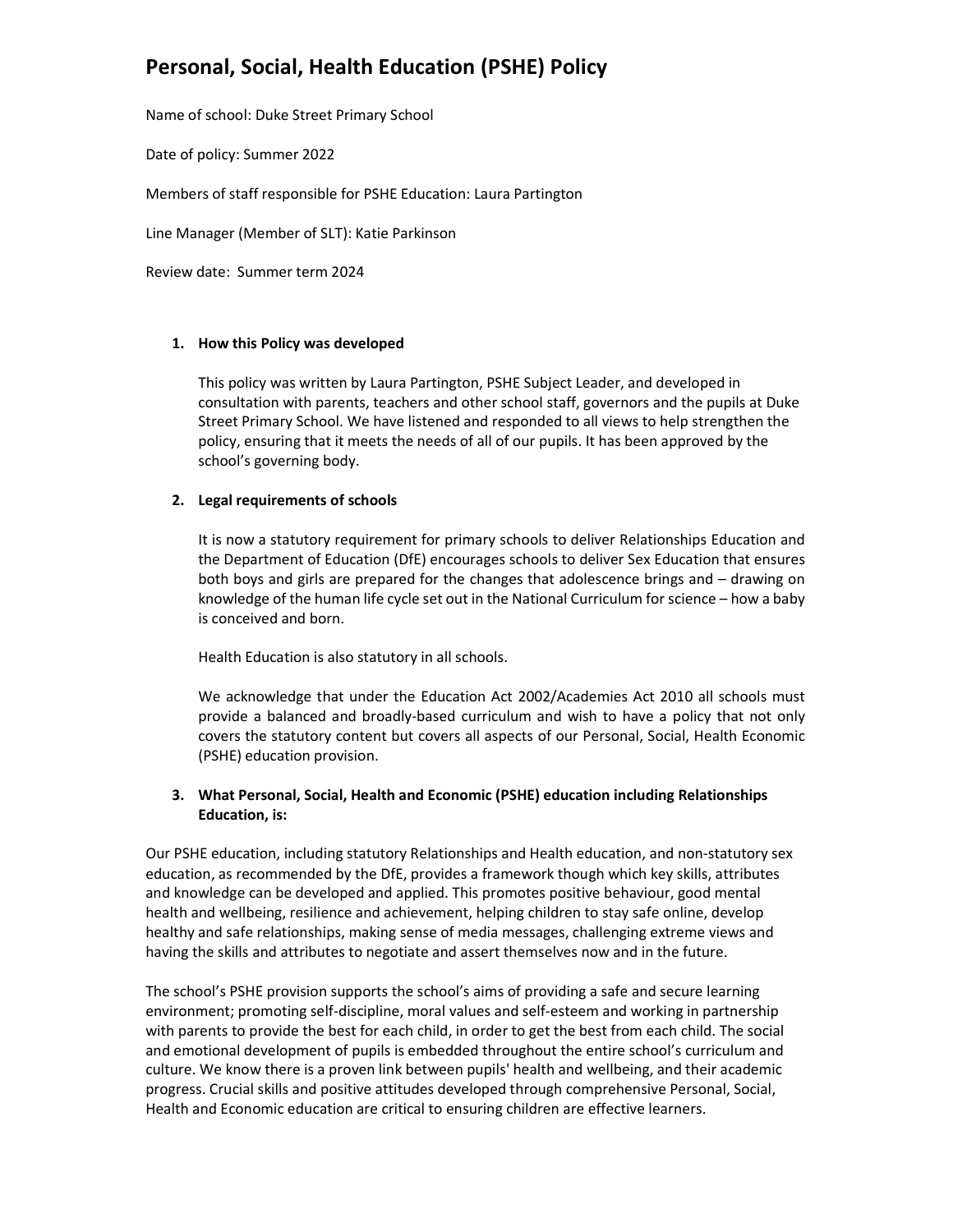#### Aims:

We firmly believe that a high-quality education in topics relating to pupils' health, personal wellbeing and social skills enables children to grow into healthier, more independent members of society, who act responsibly towards themselves and others. Through this, pupils are encouraged to play a positive role in contributing to the life of the school and their wider community, strengthening their sense of self-worth in the process. We teach our pupils how society is organised and governed beyond Duke Street. We ensure that the children experience the process of democracy and appreciate what it means to be a positive member of a diverse and multi-cultural society.

### Intention:

Our curriculum is designed with the intention that pupils will develop vital skills needed for life, within the framework of our school's Core Values: Individuality, Creativity, Aspiration and Achievement, Resilience and Empathy. Pupils will also be equipped with secure knowledge of a wide range of topics related to health and well-being, as well as life in the community and all that this entails.

## Implementation:

In order to achieve our aims and intentions, we have adopted a scheme of work called 'SCARF' by Coram Life Education. SCARF stands for Safety, Caring, Achievement, Resilience and Friendship. These values are woven through the scheme and actively promoted. We feel these values are in harmony with our own Duke Street Core Values, making this a good fit for our pupils.

Pupils will receive weekly PSHE lessons, within their usual class environment, that have been planned and personalised by our staff, in order to cover both statutory and non-statutory objectives in PSHE. The year is split into six units:

- Me and My Relationships
- Valuing Difference
- Keeping Myself Safe
- Rights and Responsibilities
- Being my Best
- Growing and Changing

These units are designed to ensure our pupils receive high quality learning in both statutory and non-statutory elements of PSHE, including and Sex and Relationships Education. For more information of individual objectives, please see our PSHE Progression Document. We balance proactive planning with the occasional need for reactive provision, meaning if the needs of our pupils change suddenly, we adapt our planning accordingly to best support our pupils. To ensure that children feel comfortable to learn about a range of topics, we create a safe learning environment, reminding pupils of the need to be sensitive and mature to the views of others. The teachers will also use a range of skills, including distancing techniques and the anonymous question box. Teachers will answer children's questions factually and honestly in an age-appropriate way and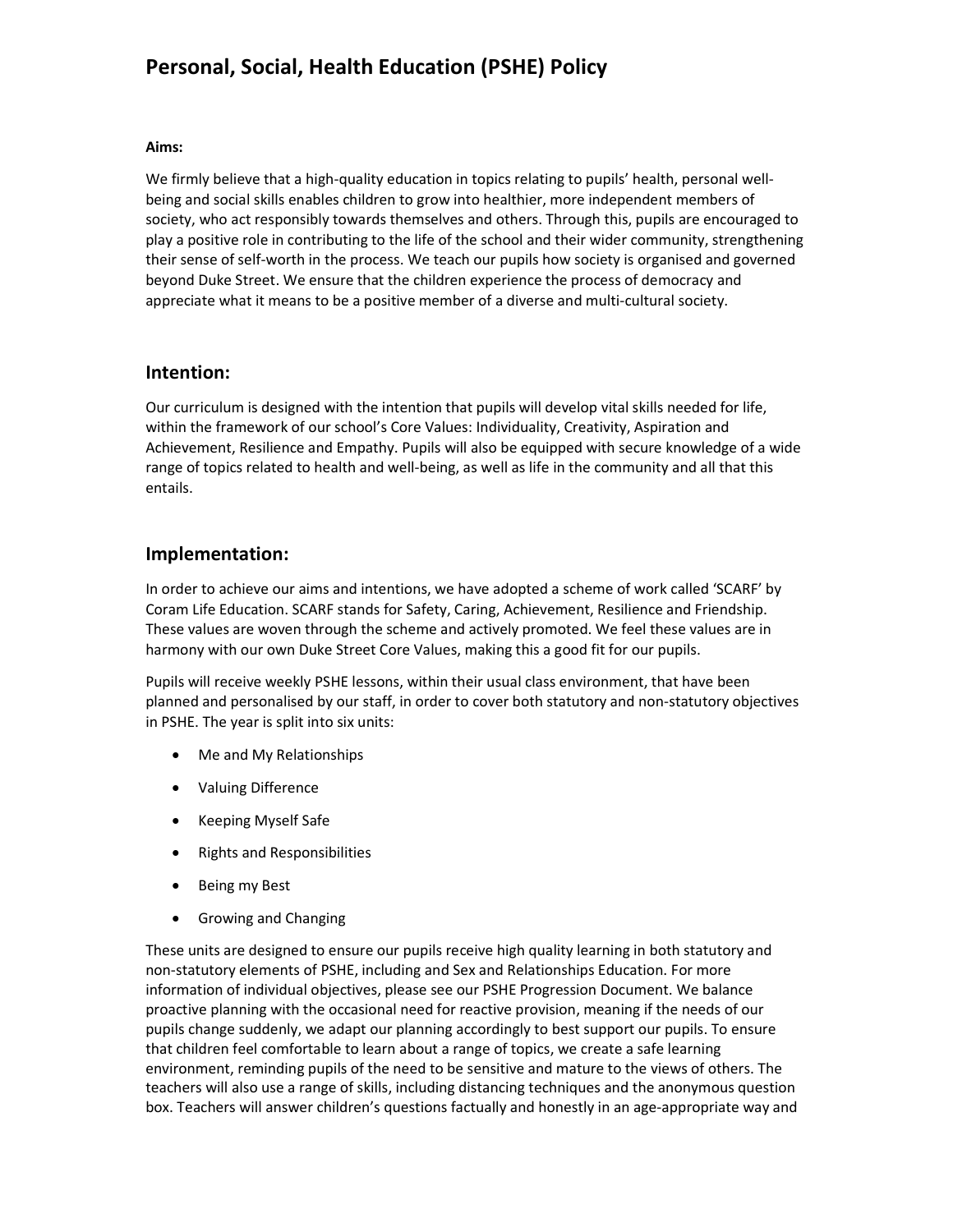respond to any disclosures following the schools safeguarding procedures/child protection policy. Support is provided to children experiencing difficulties on a one-to-one basis, via our Nurture staff and outreach support team, following discussion and consent from parents where appropriate.

It is important that the transition phase before moving to secondary school supports pupils' ongoing emotional and physical development effectively. The DfE recommends that all primary schools should have a sex education programme, tailored to the age and the physical and emotional maturity of the pupils. Within our non-statutory sex education that takes place in Y6 children will learn about how a baby is conceived, whether through sexual intercourse or IVF. This information builds on content they have previously learnt in the programme about relationships, puberty changes and reproduction; it lays the foundations for their ongoing Relationships and Sex Education in their secondary phase. It is our decision, at Duke Street, to adopt this practice and deliver these non-statutory lessons to year 6 only.

#### The Early Years Foundation Stage

In the Early Years Foundation Stage, PSHE education is about making connections; it is strongly linked to child-led activities, including play. PSHE is taught through activities that are part of topics, as well as on an individual basis to develop personal skills such as dressing, feeding and toileting. Positive experiences are built through daily opportunities, to share and enjoy a range of different activities. Children are given the opportunity to engage in social activities, as members of a small group or occasionally during whole-school activities.

#### Inclusion:

Our lessons are flexible and allow for teachers, who are skilled in adapting curriculum content, to meet the needs of the children in their class and to adjust their content in order to meet the learning outcomes.

Our school ensures that the Relationships and Sex Education (RSE) elements of the PSHE education programme are relevant to all pupils. All pupils learn together about all the changes that someone may experience as they go through puberty to help develop empathy and understanding and to reduce incidences of teasing or stigma.

Our school acknowledges different ethnic, religious and cultural attitudes, as well as recognising that pupils may come from a variety of family situations and home backgrounds. These different families are acknowledged through our teaching and the use of resources that promote diversity and inclusion in Relationships Education.

Research shows that, on average, about 4% of pupils will go on to define themselves as gay, lesbian, bi-sexual or pansexual (GLBP). It is possible that some pupils will also have GLBP parents/carers, brothers or sisters, other family members and/or friends. Our PSHE education acknowledges this through scenarios, in a sensitive, honest and balanced consideration of sexuality. This helps create a safe environment for all pupils and staff. The public sector equality duty, created under the Equality Act, requires schools and other public authorities to eliminate discrimination and to advance equality in its everyday business, in the design of its policies and curriculum. Schools have a legal responsibility for eliminating discrimination; to do this, schools are required to raise pupils' awareness of diversity and promote respectful relationships with those who are different from them. Meeting the needs of pupils with SEND in PSHE: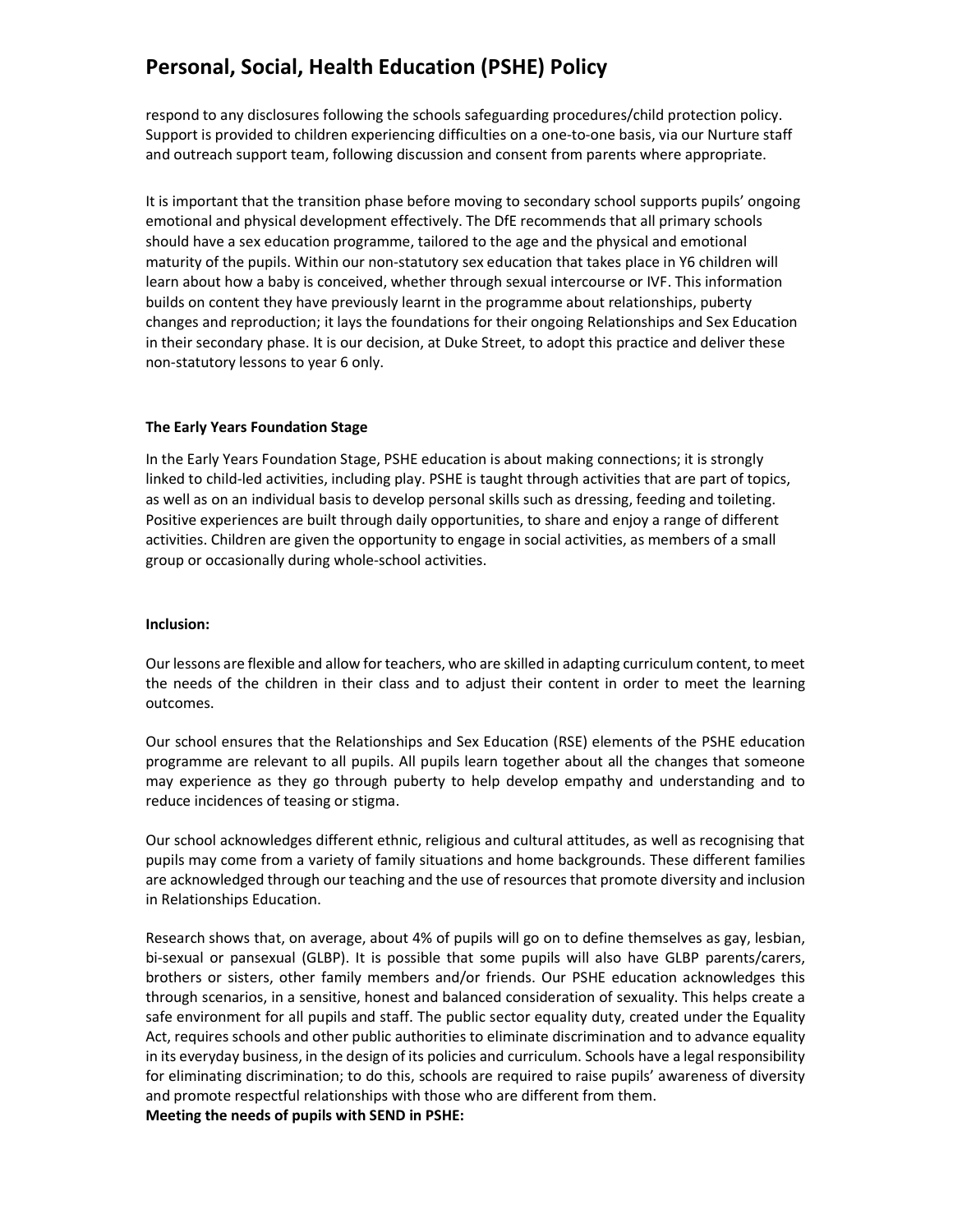As with all of our pupils, the learning needs of pupils with SEND are carefully considered when planning, delivering and assessing PSHE. Our lessons are adapted, where necessary to allow all pupils to access the learning in meaningful ways. This is achieved through a range of strategies such as differentiated resources, visual prompts, adult support etc.

Opportunities are actively sought out to help all pupils prepare for adulthood through PSHE. These opportunities are, at times, especially important for pupils with SEND. Key objectives in Preparation for Adulthood are included on our long term planning and progression of skills documents in PSHE in order to ensure these are covered robustly through our PSHE curriculum.

### Impact:

The impact of our PSHE provision is that our pupils develop the knowledge and skills needed to keep themselves happy and safe, both inside and outside school. Pupils are given the opportunity to consider real-life scenarios and how to respond to adversity in a safe environment, thereby enabling them to make informed, healthy choices as adults.

#### Assessment and monitoring:

For each of the six units we carry out a specially designed pre- and post-unit assessment activity. Conducted twice, first at the beginning of the unit to determine where the children are at; and then again at the end of the unit, enabling us to monitor progress, record key points and identify areas for further development. This helps both teacher and child to see what progress has been made over the course of each half- termly unit of lesson plans. At the end of a unit, we consider a range of 'I can' statements, which summarise children's learning against the unit's key learning outcomes.

The monitoring of the standards of children's work and of the quality of PSHE education is the responsibility of the PSHE subject lead. The work of the subject lead also involves supporting colleagues in the teaching of PSHE education and being informed about current developments in the subject. It is also the responsibility of the subject leader to report to Senior Leadership and Governors as required.

#### Parental concerns and withdrawal of students:

Parents have the right to request that their child be withdrawn from some or all of the non-statutory Sex Education our school teaches but not Relationships Education. They do not have a right to withdraw their children from those aspects of Sex Education that are taught in the statutory National Curriculum Science and Health Education. Parents are invited to view our resources and discuss any concerns with our staff.

Before granting a request to withdraw a child/ren, the subject leader, along with Senior Leadership, will invite the parent to discuss the request with them to ensure that their wishes are understood and to clarify the nature and purpose of the curriculum. We will discuss with the parent the benefits of receiving this important education and any detrimental effects that withdrawal might have on their child. This could include any social and emotional effects of being excluded, as well as the likelihood of the child hearing their peers' version of what was said in the classes, rather than what was directly said by the teacher (although the detrimental effects may be mitigated if the parent proposes to